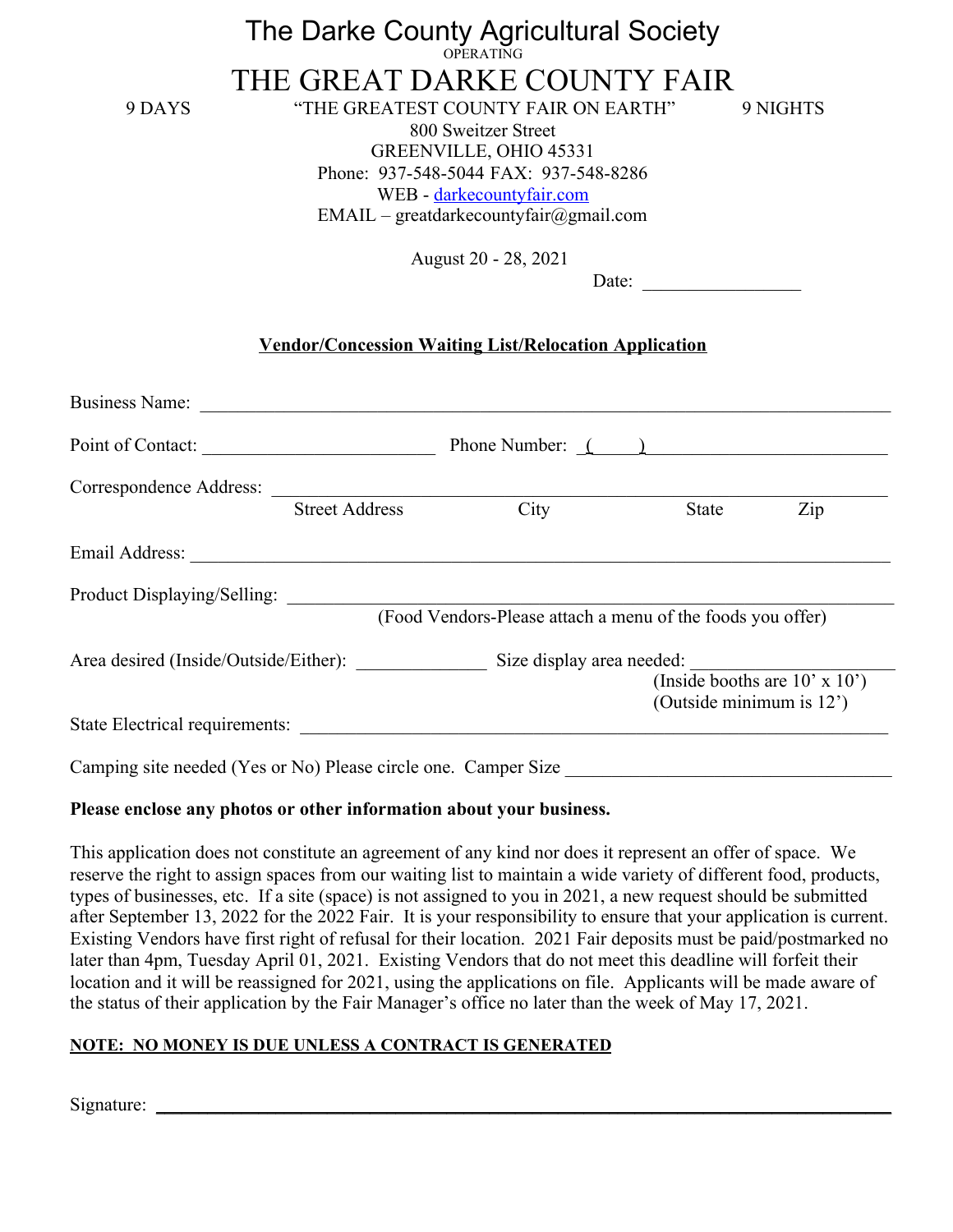The Darke County Agricultural Society OPERATING

THE GREAT DARKE COUNTY FAIR 9 DAYS "THE GREATEST COUNTY FAIR ON EARTH" 9 NIGHTS 800 Sweitzer Street GREENVILLE, OHIO 45331 Phone: 937-548-5044 FAX: 937-548-8286 WEB - [darkecountyfair.com](http://www.darkecountyfair.com/)  $EMAIL - \text{greatest}$ darkecountyfair@gmail.com

August 20 - 28, 2021

### **Vendor/Concession Waiting List Rules**

When space becomes available, we select our vendors and concessions from a waiting list. An application is enclosed for you to fill out in order to be placed on our waiting list. This application is neither an offer nor a guarantee of a site/space; however, it is part of an application which we utilize to select new vendors/concessions. Please complete the application and return it as soon as possible with a picture of your trailer or display.

Our policy for filling available space is: We first offer to those from Darke County, second to those from the State of Ohio, and third to those from out of state. Many times we are able to use vendors/concessions from out of the county or state if they have products different from others on the grounds or products that may not be available from within our county. We are always looking for something new and unique.

After we receive your application it will be placed in our waiting list file. If we are able to use your product we will contact you. Due to the large number of requests, we may not be able to offer you a 2020 contract, but we ask that you resubmit a new request after September 13, 2021 for the 2021 Fair. This way we know you are still interested in coming to our fair and the information you previously submitted is current.

Our present site fees are as follows: Inside spaces in the Coliseum are \$320.00 with booth size of 10' x 10'and corners are \$440.00 with booths 20' x 10'. Outside sites are \$28.00 per front foot with a 12' minimum (\$312.00). Games are \$28.00 per front foot. Fair Vendor stock truck/equipment trailer utility use fees are over and above the footage fees and are as follows. A rate of \$50.00 for 110V electric service use for the 9-days of the Fair and \$100.00 for 220V electric service use for the 9-days of the Fair (per unit). When you are contacted you will be informed of site location and cost. **NOTE:** These prices **DO NOT** include Fair admission. The current admission fees are \$7.00 per person per day or \$20.00 per person for all 9 days.

"THE GREAT DARKE COUNTY FAIR" IS THE TRADE NAME ASSIGNED TO THE DARKE COUNTY AGRICULTURAL SOCIETY BY THE OHIO SECRETARY OF STATE'S OFFICE PER STATE OF OHIO CERTIFICATE NUMBER 201013000664. USE OF THIS NAME WITHOUT WRITTEN PERMISSION FROM THE DARKE COUNTY AGRICULTURAL SOCIETY IS PROHIBIITED.

If you request a camping location, at this time, we cannot guarantee that we can accommodate your request. Please call the Fair Office in mid-July for more information regarding camping.

#### **NOTE: NO MONEY IS DUE UNLESS A CONTRACT IS GENERATED**

Thank You for your interest in one of Ohio's favorite county fairs.

Brian Rismiller Fair Manager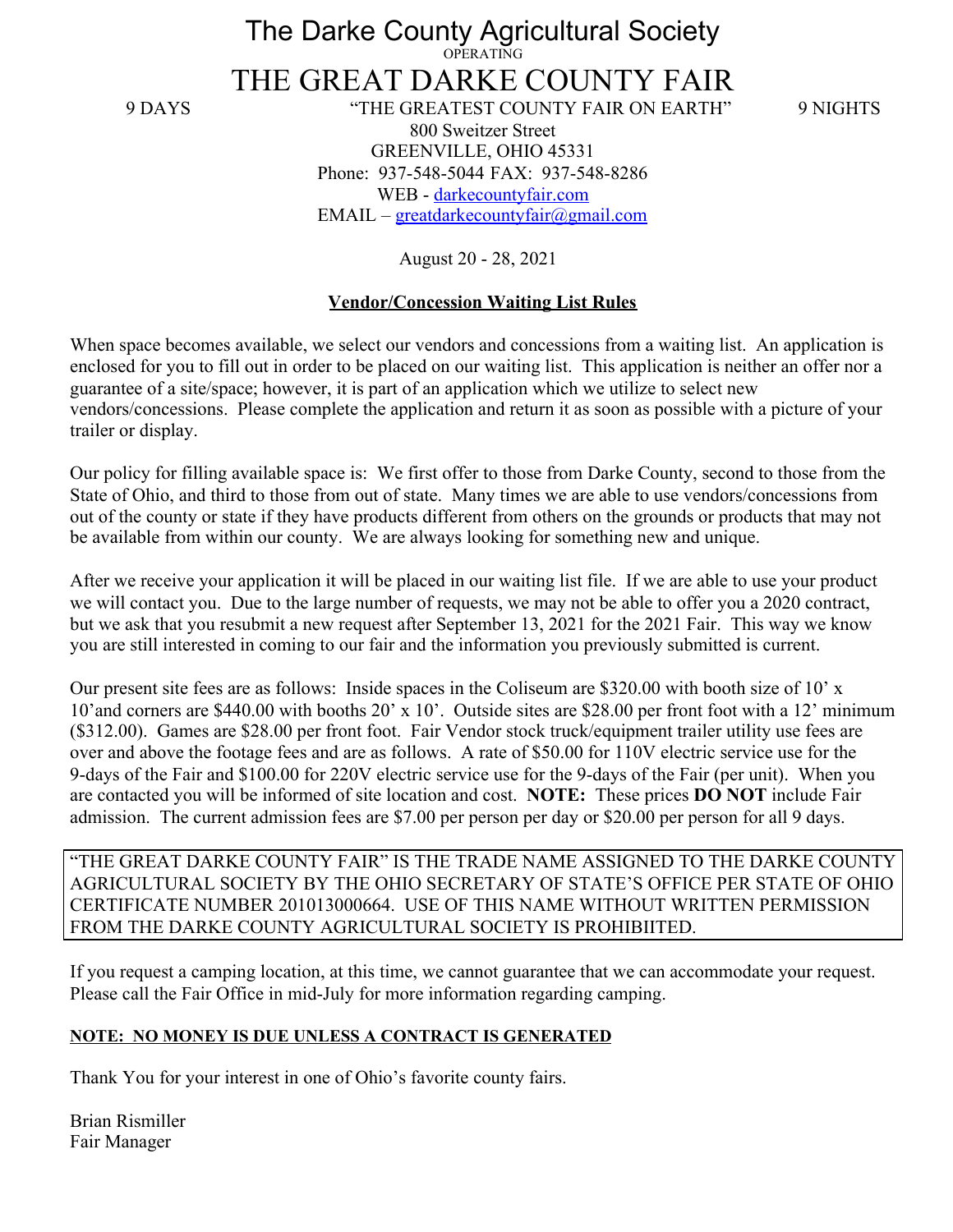# **Other Fair Board Requirements/Policies:**

- $\Box$  Stands/Booths/Displays are to be opened daily by 11:00 am and shall not close before the times established by the Fair Manager, which is normally 10:00 p.m. – Midnight daily.
- $\square$  Subleasing/sharing of booth space is not permitted.
- $\Box$  Individual business must make their own arrangements for tent rental. The local tent company is GT Wolf Awning & Tent Company and they can be reached at (937) 548-4161.
- $\Box$  All tents, buildings, equipment, supplies, and displays must be removed from the fairgrounds within 20 days from the closing date of the fair, at which time items become property of the Darke County Agricultural Society.
- $\Box$  Proof of General Personal Liability Insurance (\$1,000,000 minimum) must be on file in the Fair Secretary/Manager's Office prior to any set-up. Effective September 1, 2007, insurance may no longer be obtained through the Fair Manager's Office.
- $\Box$  Wood chips or sawdust may be used in outside stands or display areas, however, they must be removed before leaving the grounds or be subject to a clean-up fee. *Each Space must be left in original condition, dirt replaced, leveled and/or be reseeded. If the Darke County Agricultural Society is required to perform this task, a time, equipment, materials fee will be assessed to the vendor and the vendor may not be permitted to exhibit at future Fairs.*
- All excess equipment, storage/stock trailers, campers, and any other type of living quarters shall be permitted only in areas designated and provided by the fairboard and shall be responsible for any fee involved.
- $\Box$  No dogs will be permitted on the Fairgrounds during the annual Fair unless they are exhibition dogs (no overnight stay permitted) or working medical service dogs.
- $\Box$  Individual businesses are required to have the proper State of Ohio Licenses, Permits, and meet County Health Department requirements. State and local fire regulations apply.
- $\Box$  No person shall be permitted to make solicitations of any nature on the fairgrounds except in contracted concession or commercial rented spaces. Additionally, no person will be permitted to post or display signs, distribute handbills or advertising material or sell or distribute free, any merchandise outside their rented space.
- The Fairboard reserves the right to cancel or relocate any vendor/exhibitor without recourse for any reason which the fairboard may deem in the best interest of the fair.
- Other basic rules and regulations pertaining to the fair and fair vendors/concessions are contained in the Fair Premium Book and/or are available upon request.
- All booths must remain open through 11:00 PM on the last day of the Fair. If booths are tore down or vacated prior to 11:00 PM on the last day of the fair their contract may not be renewed the following year and must reapply for subsequent years.